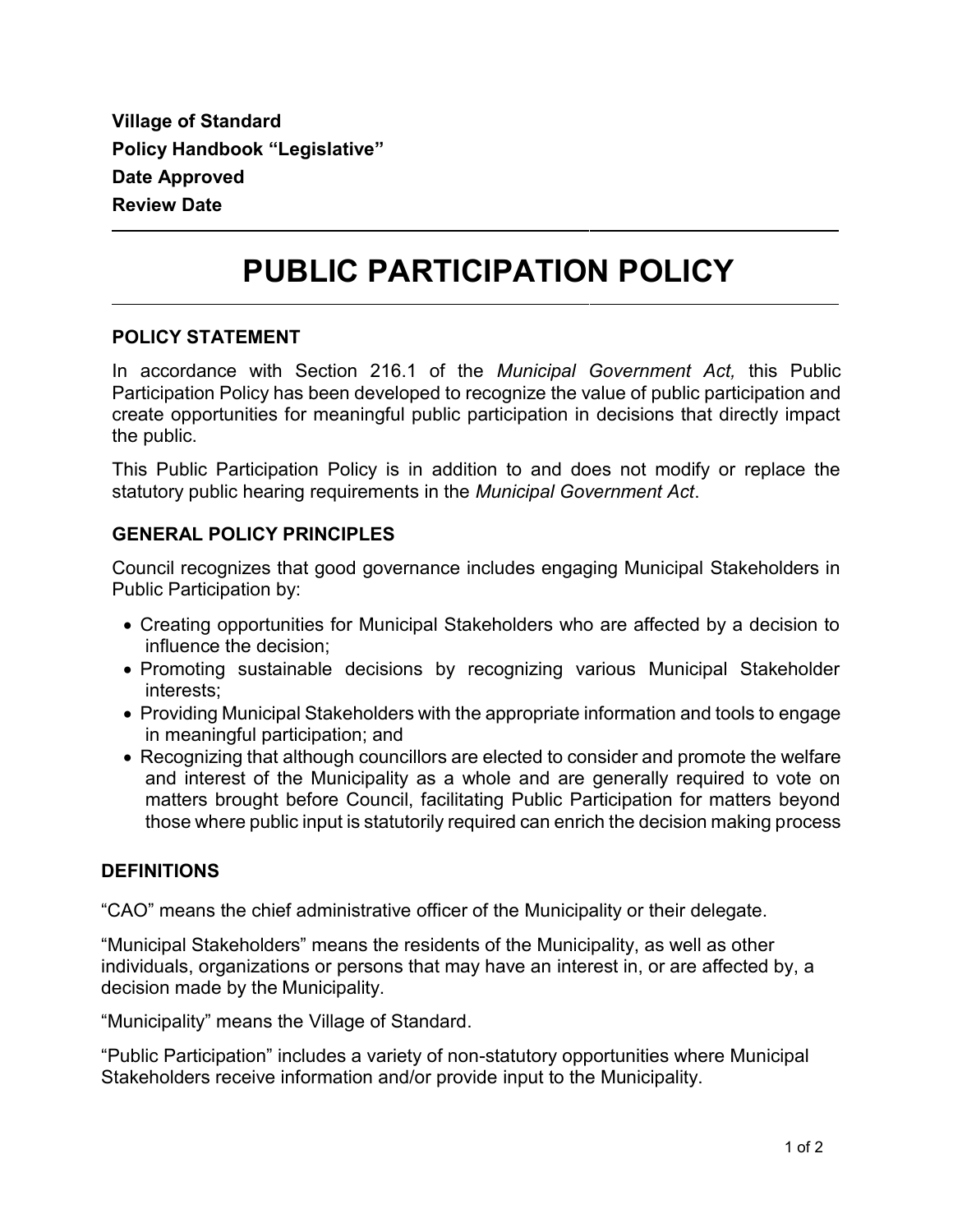"Public Participation Plan" means a plan which identifies which Public Participation Tools to be used to obtain public input in a particular circumstance.

"Public Participation Tools" means the tools that may be used, alone or in combination, to create Public Participation opportunities including, but not limited to:

- in-person participation which may include at-the-counter interactions, doorknocking, interviews, meetings, round-tables, town halls, open houses and workshops;
- digital participation which may include online workbooks, chat groups, webinars, message boards/discussion forums, and online polls or surveys;
- written participation which may include written submissions, email, and mail- in surveys, polls and workbooks; and
- representative participation which may include being appointed to an advisory committee, ad hoc committee or citizen board.

# **POLICY RESPOSIBILITIES**

Council shall:

- review and approve Public Participation Plans developed by the CAO in accordance with this Policy or as directed by Council;
- consider input obtained through Public Participation; and review this Policy to ensure the Policy complies with all relevant legislation, municipal policies and the spirit and intent of Public Participation.
- ensure appropriate resources are available to solicit Public Participation in accordance with this Policy;
- promote and support Public Participation;
- request and review information from the [insert CAO title] on the scope, timing, appropriate methods and resources required for Public Participation prior to directing the development of a Public Participation Plan.

The CAO shall:

- in accordance with this Policy or as directed by Council, develop Public Participation Plans, for Council approval;
- implement approved Public Participation Plans; and
- report the findings of the Public Participation to Council.
- consider timing, resources and engagement when developing and modifying Public Participation Plans;
- evaluate the effectiveness of the Public Participation Plan and the Public Participation Tools used in a particular circumstance;
- communicate to Council and the public, when appropriate, the effectiveness of a Public Participation Plan and the Public Participation Tools used;
- develop the necessary procedures to implement this Policy;
- assess this Policy and make recommendations to Council about the Public Participation and resourcing;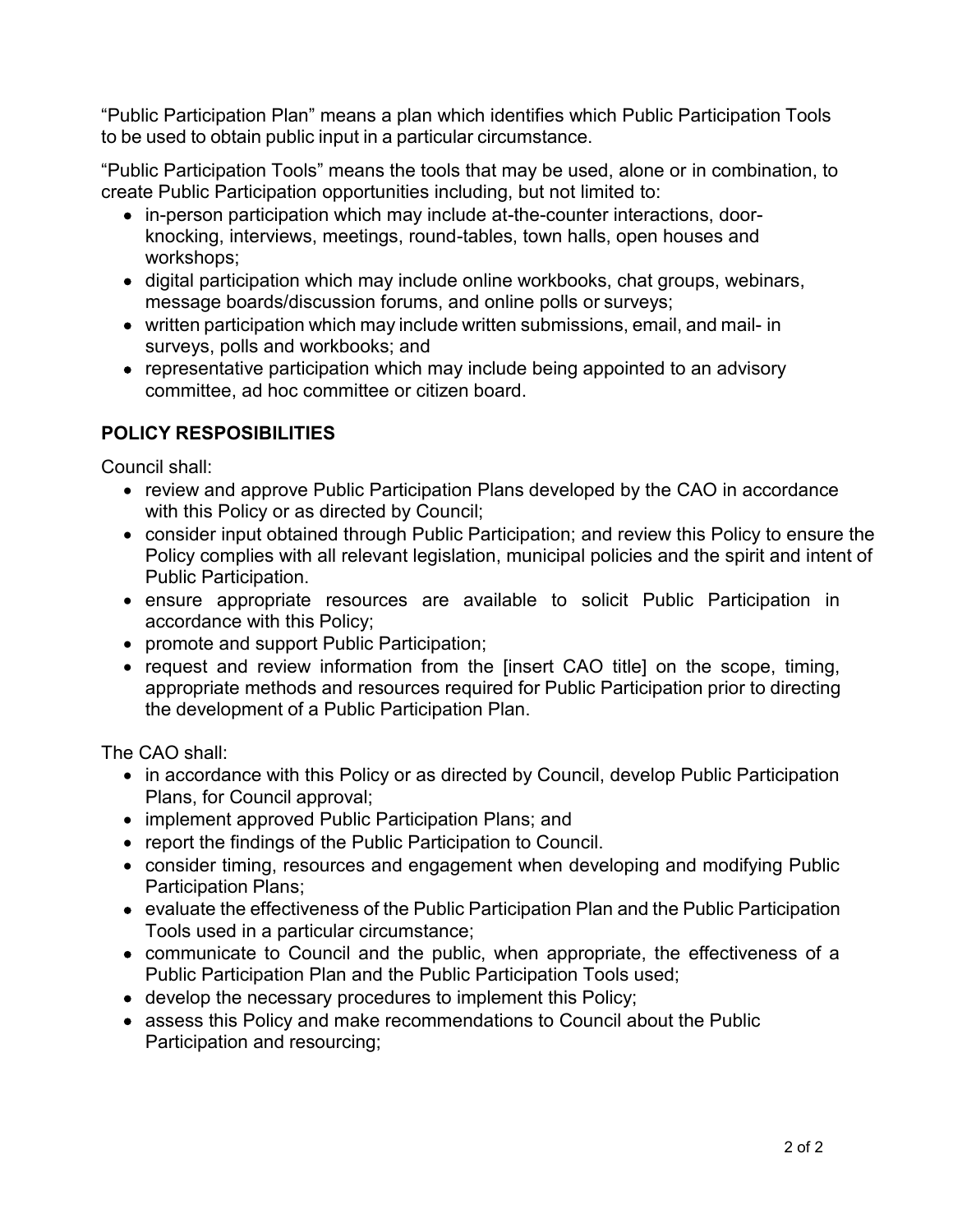# **PUBLIC PARTICIPATION OPPORTUNITIES**

The CAO shall develop and implement a Public Participation Plan in the following circumstances:

- when new programs or services are being established;
- when existing programs and services are being reviewed;
- when identifying Council priorities;
- when gathering input or formulating recommendations with respect to budget;
- when gathering input or formulating recommendations with respect to the Municipality's strategic plans or business plans;
- when gathering input or formulating recommendations with respect to the Municipality's capital plan and/or financial plan; or
- as otherwise directed by Council

## **POLICY EXPECTATIONS**

Legislative and Policy Implications:

- All Public Participation will be undertaken in accordance with the *Municipal Government Act*, the *Freedom of Information and Protection of Privacy Act* and any other applicable legislation.
- All Public Participation will be undertaken in accordance with all existing municipal policies.
- This Policy shall be available for public inspection and may be posted to the Municipality's website.
- This Policy will be reviewed at least once every four years.

Public Participation Standards

- Public Participation will be conducted in a sustainable and inclusive manner having regard to different levels of accessibility.
- Public Participation activities will be conducted in a professional and respectful manner.
- Public Participation plans will consider early, ongoing and diverse opportunities to provide input.
- Municipal Stakeholders who participate in any manner of Public Participation are required to be respectful and constructive in their participation. Municipal Stakeholders who are disrespectful, inappropriate or offensive, as determined by Administration, may be excluded from Public Participation opportunities.
- The results of Public Participation will be made available to Council and Municipal Stakeholders in a timely manner in accordance with municipal policies.